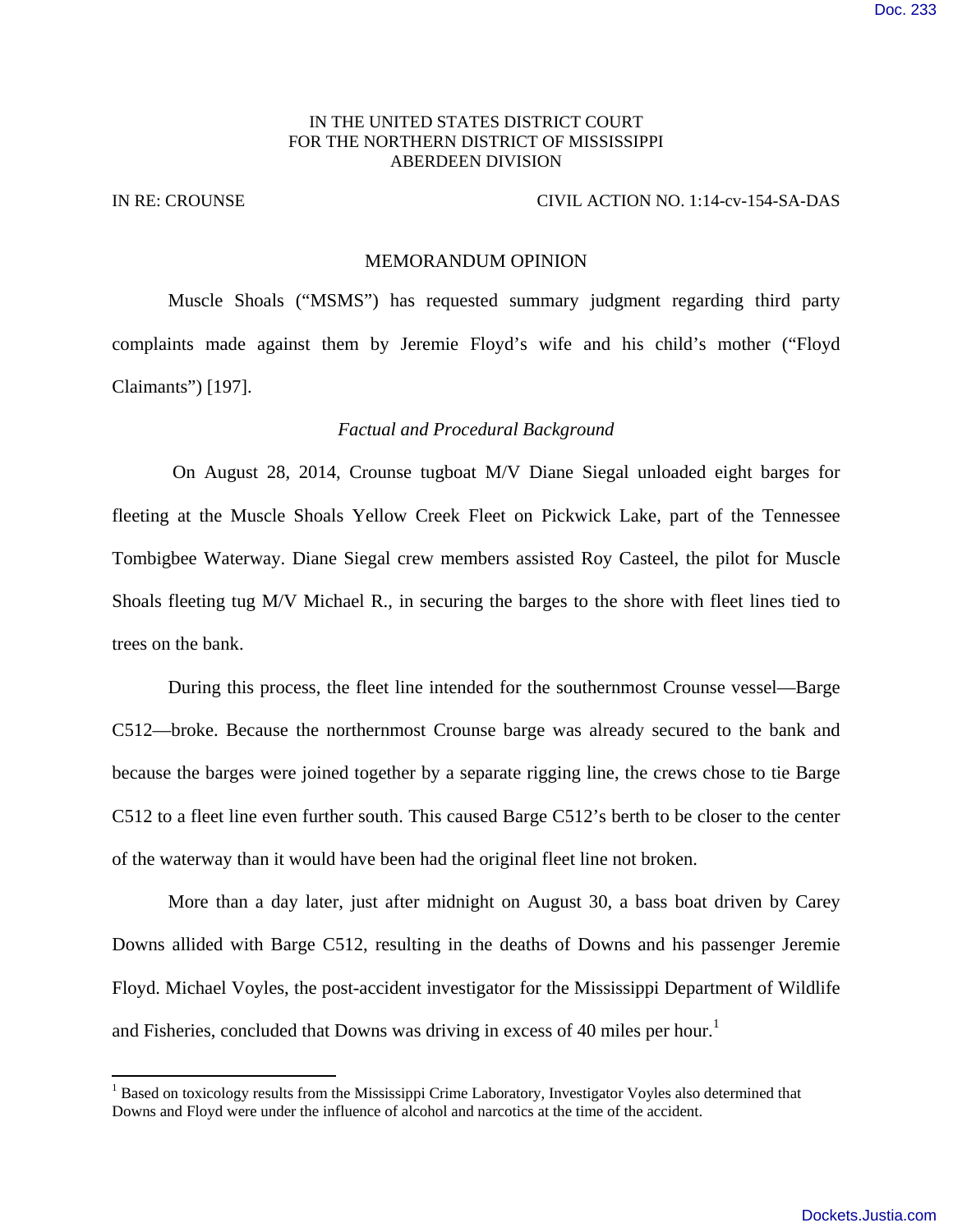Investigator Voyles inquired as to whether the barge's location was within the fleeting area granted by the Tennessee Valley Authority ("TVA") permit. Though he was unable to reach a definitive conclusion, the Floyd Claimants' tendered expert David Cole opined that Barge C512 was outside the TVA permit. Two eyewitnesses stated in an affidavit they had noticed Barge C512 prior to the accident due to its "unusual placement and its distance away from the bank." In contrasting testimony, Pilot Casteel explained that the barge was secured within the normal lower fleeting area.

Testimony also varies in relation to the lighting on Barge C512. Russel Stewart, who was fishing near the accident, averred that he noticed mooring lights on the barge "earlier that night." According to the joint affidavit of eyewitnesses Tony and Deborah Forsythe, who owned a condominium in the area, they could see no visible lights on the barge at the time of the accident, although they did see lights on Downs' bass boat. By all accounts, after the accident, two mooring lights were found on the barge covered by water. Neither was illuminated.

MSMS moved for summary judgment regarding liability for the allision. The Floyd claimants answered, arguing that factual inconsistencies preclude summary judgment, and that fault truly lies with MSMS.

# *Summary Judgment Standard*

Summary judgment is warranted under Rule 56(a) of the Federal Rules of Civil Procedure when the evidence reveals no genuine dispute regarding any material fact and the moving party is entitled to judgment as a matter of law. The rule "mandates the entry of summary judgment, after adequate time for discovery and upon motion, against a party who fails to make a showing sufficient to establish the existence of an element essential to that party's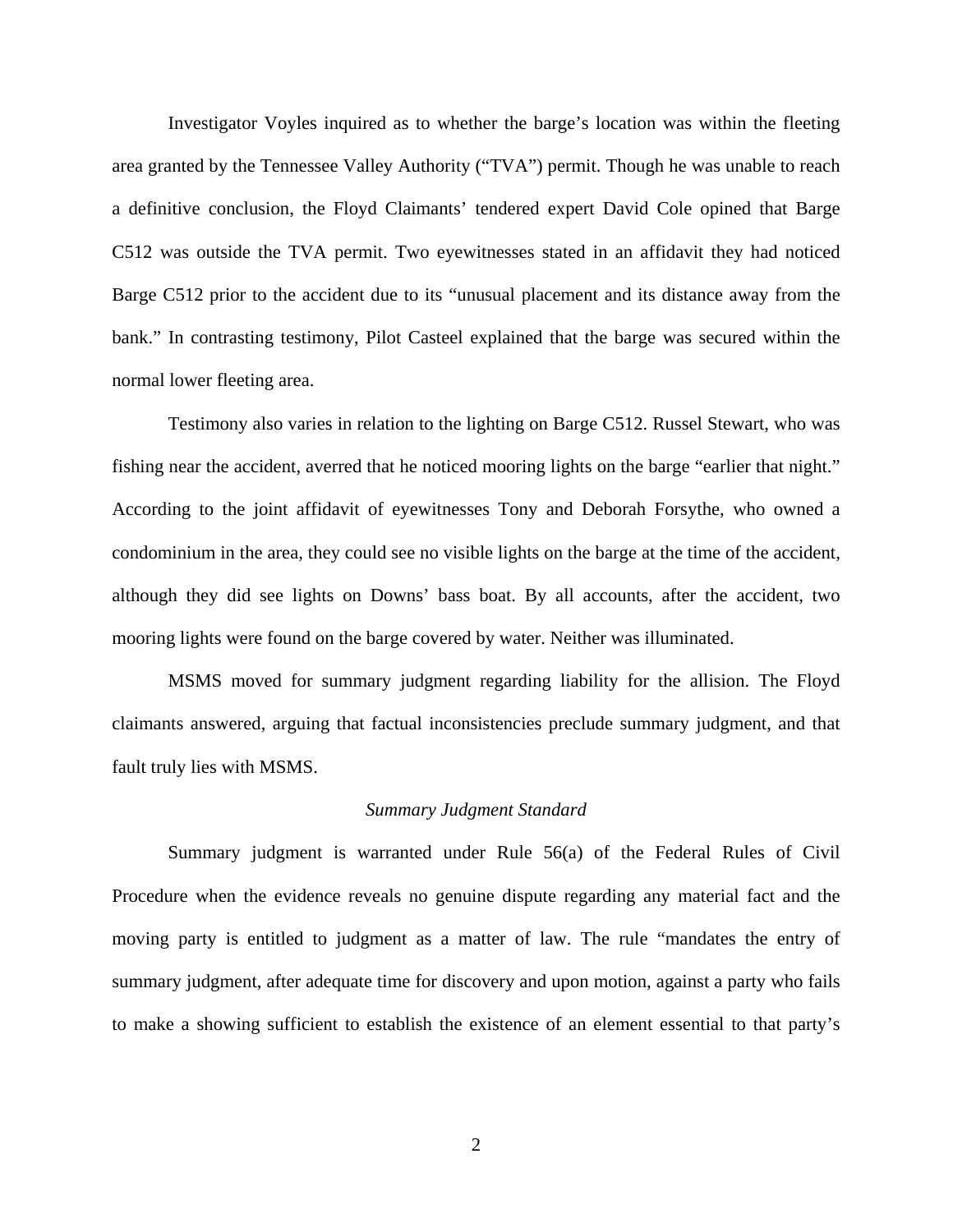case, and on which that party will bear the burden of proof at trial." *Celotex Corp. v. Catrett*, 477 U.S. 317, 322, 106 S. Ct. 2548, 91 L. Ed. 2d 265 (1986).

The party moving for summary judgment "bears the initial responsibility of informing the district court of the basis for its motion, and identifying those portions of [the record] which it believes demonstrate the absence of a genuine issue of material fact." *Id*. at 323, 106 S. Ct. 2548. The nonmoving party must then "go beyond the pleadings" and "set forth 'specific facts showing that there is a genuine issue for trial.'" *Id*. at 324, 106 S. Ct. 2548 (citation omitted). In reviewing the evidence, factual controversies are to be resolved in favor of the nonmovant, "but only when . . . both parties have submitted evidence of contradictory facts." *Little v. Liquid Air Corp*., 37 F.3d 1069, 1075 (5th Cir. 1994) (en banc). Importantly, conclusory allegations, speculation, unsubstantiated assertions, and legalistic arguments have never constituted an adequate substitute for specific facts showing a genuine issue for trial. *TIG Ins. Co. v. Sedgwick James of Wash*., 276 F.3d 754, 759 (5th Cir. 2002); *SEC v. Recile*, 10 F.3d 1093, 1097 (5th Cir. 1997); Little, 37 F.3d at 1075.

## *Analysis and Discussion*

"To establish maritime negligence, a plaintiff must 'demonstrate that there was a duty owed by the defendant to the plaintiff, breach of that duty, injury sustained by [the] plaintiff, and a causal connection between the defendant's conduct and the plaintiff's injury.'" *Canal Barge Co., Inc. v. Torco Oil Co.,* 220 F.3d 370, 376 (5th Cir. 2000) (quoting *In re Cooper/T. Smith,* 929 F.2d 1073, 1077 (5th Cir. 1991)). "Whether a defendant owes a plaintiff a legal duty is a question of law." *Id.* (internal quotation marks omitted). As to causation, in maritime collision cases "fault which produces liability must be a contributory and proximate cause of the collision, and not merely fault in the abstract." *Inter–Cities Nav. Corp. v. U.S.,* 608 F.2d 1079, 1081 (5th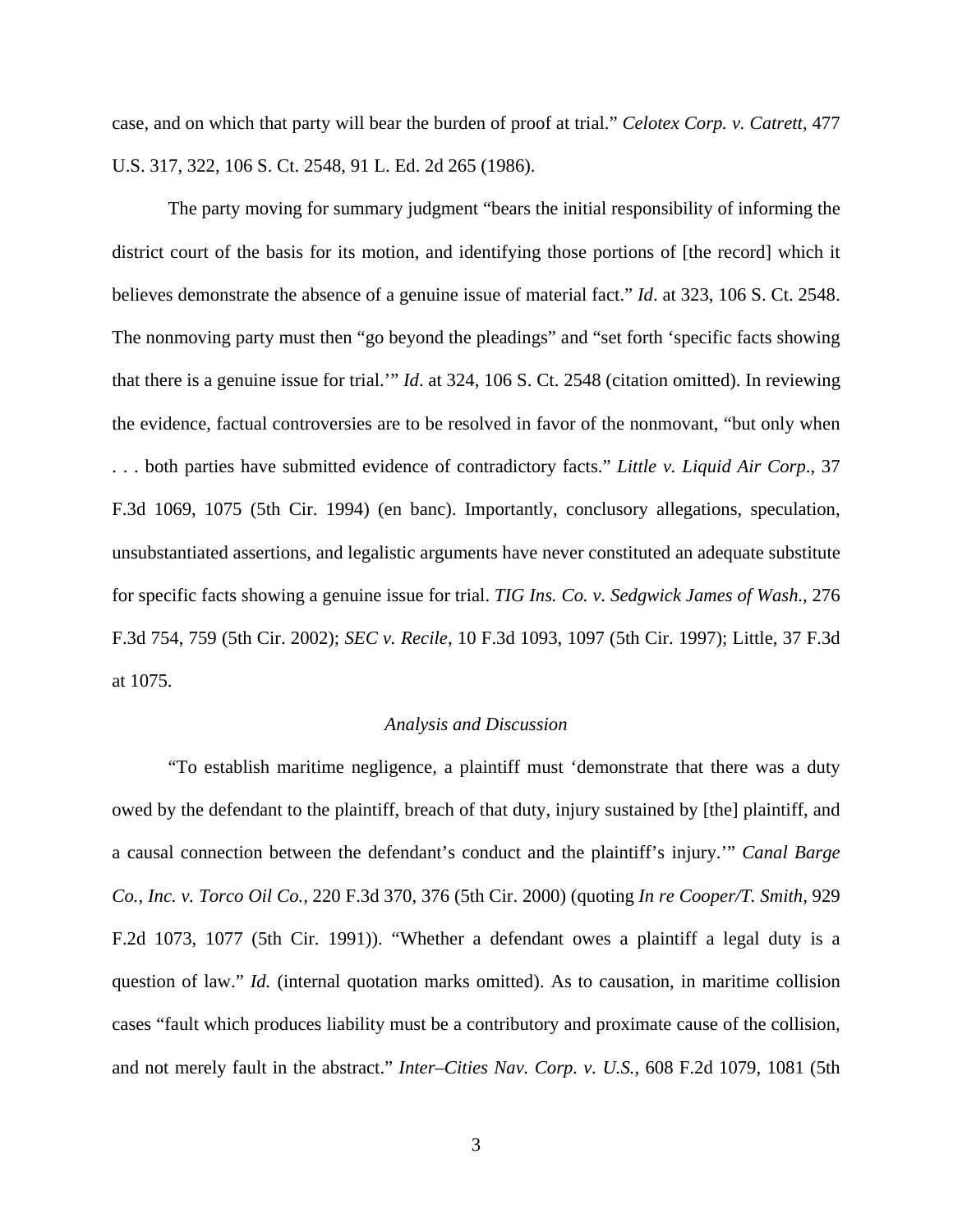Cir. 1979). "To give rise to liability, a culpable act or omission must have been 'a substantial and material factor in causing the collision,'" and but-for causation is insufficient. *American River Transp. Co. v. Kavo Kaliakra SS,* 148 F.3d 446, 450 (5th Cir.1998) (quoting *Inter Cities*, 608 F.2d at 1081).

## *Legal Framework for Cases Involving the Oregon and Pennsylvania Rules*

This case implicates two common law burden-shifting presumptions invoked when a moving vessel allides with a stationary vessel. First, the *Oregon* Rule creates a rebuttable presumption of fault that shifts the burden of production and persuasion to a moving vessel who, under its own power, allides with a stationary object. *The Oregon*, 158 U.S. 186, 197, 15 S.Ct. 804, 809, 39 L. Ed. 943 (1895). The *Oregon* Rule must be properly confined to the issue of breach only—not "causation (either in fact or legal cause) or the percentages of fault assigned to the parties adjudged negligent." *In re Mid-S. Towing Co*., 418 F.3d 526, 532 (5th Cir. 2005).

This presumption may be rebutted by showing, by a preponderance of the evidence, either that the allision was the fault of the stationary object, that the moving vessel acted with reasonable care, or that the allision was an unavoidable accident. *Combo Mar., Inc. v. U.S. United Bulk Terminal, LLC*, 615 F.3d 599, 605 (5th Cir. 2010).

Second, under the *Pennsylvania* Rule,

when ... a ship at the time of a[n allision] is in actual violation of a statutory rule intended to prevent [allisions], it is no more than a reasonable presumption that the fault, if not the sole cause, was at least a contributory cause of the disaster. In such a case the burden rests upon the ship of showing not merely that her fault might not have been one of the causes, or that it probably was not, but that it could not have been.

*The Steamship Pennsylvania v. Troop,* 86 U.S. 125, 19 Wall. 125, 22 L.Ed. 148 (1873).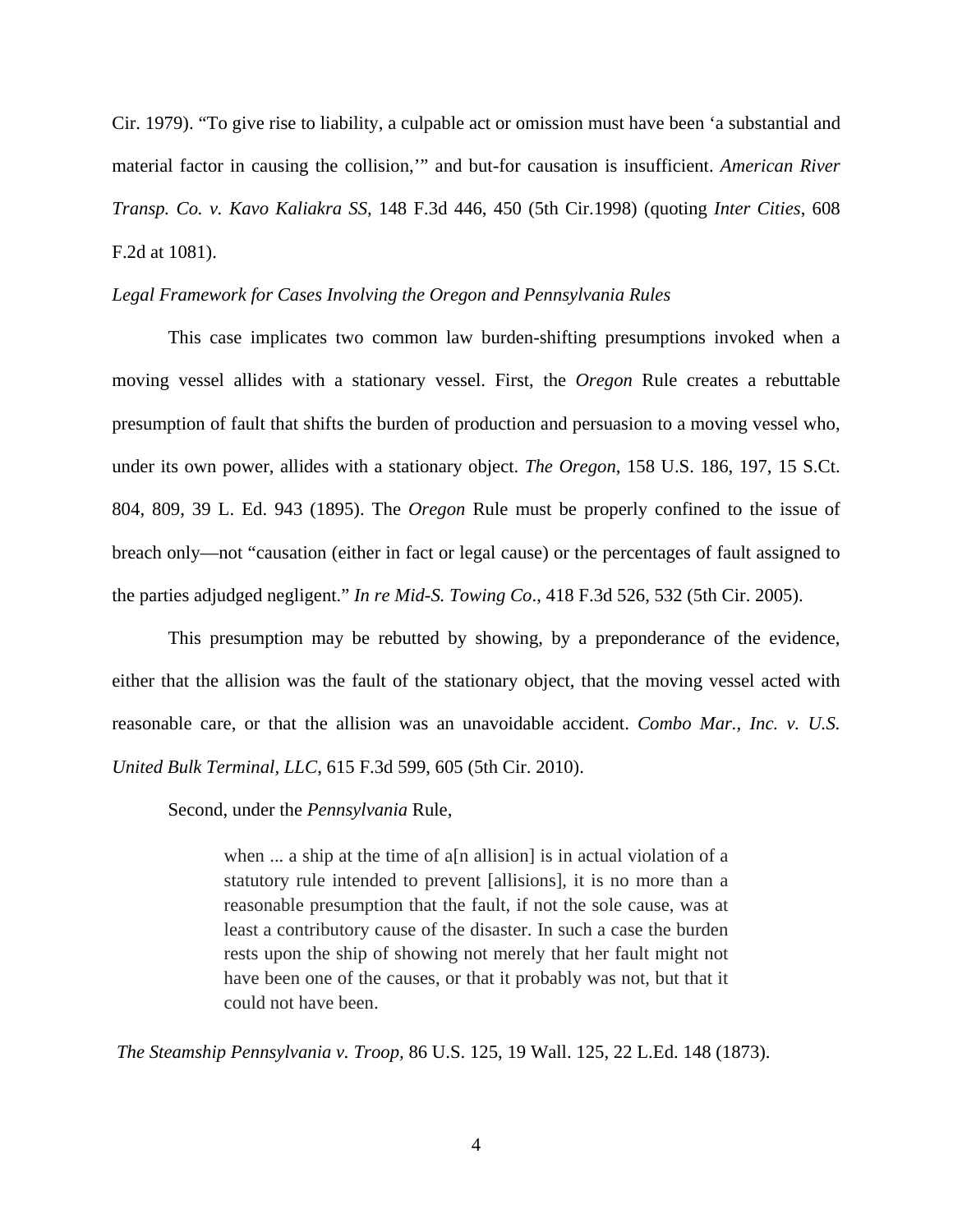The Fifth Circuit has stressed that the *Pennsylvania* Rule shifts the burden of proof as to *causation* to the statutory offender, but it does not *ipso facto* impose liability. *Pennzoil Prod. Co. v. Offshore Exp., Inc.,* 943 F.2d 1465, 1472 (5th Cir. 1991); *Florida East Coast Ry. Co. v. Revilo Corp.,* 637 F.2d 1060, 1065-66 (5th Cir. 1981); *Green v. Crow,* 243 F.2d 401, 403 (5th Cir. 1957).

MSMS argues that the claimants cannot meet the burden of proving absence of fault as required by the *Oregon* Rule, as their vessel was fully powered while the MSMS vessel was stationary. Additionally, MSMS contends that Plaintiff was in violation of several Inland Navigational Rules, including those requiring a look-out and those forbidding boating at excessive speeds. *See* 33 C.F.R. §§ 83.05—83.06. Furthermore, MSMS argues that these violations were the cause of the allision. MSMS alleges that these violations were further compounded by the intoxication of the occupants of the Claimant's vessel, and that even though Floyd was not the operator of the Skeeter boat, he was the owner of the vessel, and is therefore held to be responsible for obeying the "rules of the road." Therefore, MSMS argues that the *Pennsylvania* and *Oregon* Rules should apply to Floyd claimants.

 Floyd claimants, conversely, also assert the *Pennsylvania* Rule by alleging that MSMS was in violation of statute as to their permit and required lighting.

Where both parties to a collision are guilty of statutory fault, the heavy presumption that the fault of each contributed to the accident may be rebutted by proof that, in fact, the fault of either of the parties was the sole cause of the accident or, instead, not a substantial contributing cause thereof*. Otto Candies, Inc. v. M/V Madeline D*, 721 F.2d 1034, 1036 (5th Cir. 1983). In other words, if each vessel successfully invokes the *Pennsylvania* Rule against its opponent, then each vessel must overcome a presumption of fault by showing its violation could not have been a